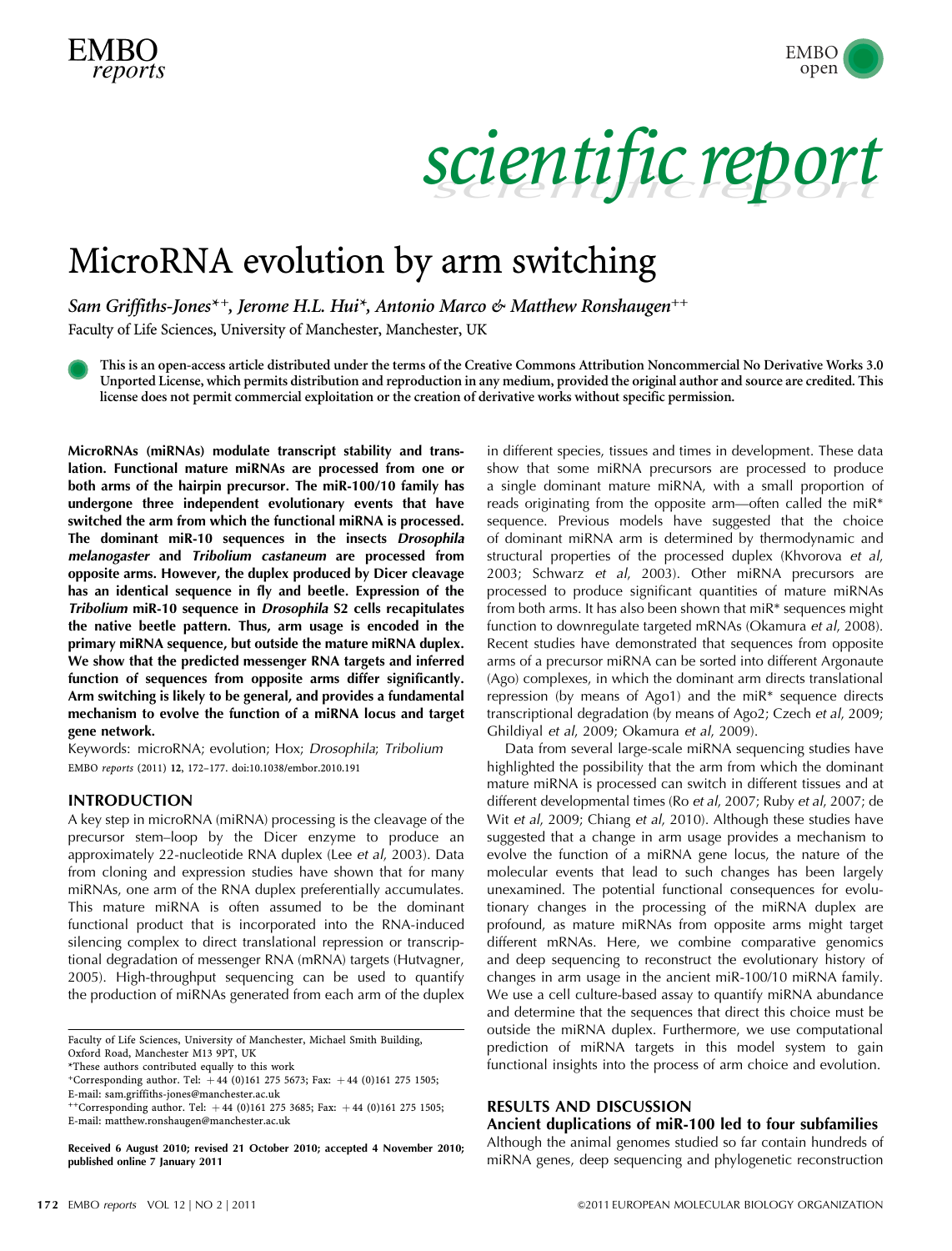



Fig 1 | The evolution of the miR-100/10 family. miR-10 family members are located in two clusters. Boxes represent the hairpin precursor sequences, with the direction of transcription shown by arrowheads and the dominant mature sequence filled. The left-hand cluster is located in the Hox complex, with Hox genes transcribed from  $3'$  to  $5'$  (not shown). Inferred duplication events (blue) are shown by arrows (top) and their evolutionary time is marked on the species tree (left). Arm switches in the ancestral miR-993 (a), Drosophila miR-10 (b), and Ciona miR-1473 (c) are boxed and labelled on the tree (red). Example genomes are shown. Genomic distances are not to scale. B. flo, B. floridae; C. ele, C. elegans; C. int, C. intestinalis; C. tel, C. teleta; D. mel, D. melanogaster; H. sap, H. sapiens; N. vec, N. vectensis; T. cas, T. castaneum.

suggest that miR-100 is the only miRNA shared by all bilateria; conservation in the cnidarian Nematostella vectensis suggests that it appeared near the origin of multicellularity, around 650 million years ago [\(Grimson](#page-4-0) et al, 2008; [Wheeler](#page-5-0) et al, 2009). Early duplication of miR-100 gave rise to at least three other ancient and conserved miRNA subfamilies in animals: miR-125, miR-10 and miR-993, collectively called the miR-100/10 family in this study. We used covariance model approaches, alignment inspection and synteny to exhaustively identify miR-100/10 family homologues in representative sequenced genomes (supplementary Fig S1 online). miR-100 and miR-125 are clustered in most bilaterian genomes with another ancient miRNA, let-7 ([Sempere](#page-5-0) et al, 2003). miR-10 is located in a conserved position within the Hox complex of animals. The Hox complex is an ancient and highly conserved cluster of related transcription factors that specify segment identity in almost all animals, and originated before the divergence of protostomes and deuterostomes. The conserved genomic organization of the four miR-100/10 subfamilies allowed us to date the three duplication events that gave rise to these miRNAs to before the expansion of the Eumetazoa. The most parsimonious interpretation of patterns of conservation and genomic organization suggests that miR-10 and miR-125 derive from independent duplications of the ancestral miR-100 before diversification of protostomes and deuterostomes, whereas miR-993 arose from a later duplication of miR-10, soon after the divergence of protostomes (Fig 1).

Additional independent duplication events have expanded the miR-100/10 family. For example, multiple duplications of miR-10 have occurred in the lancelet *Branchiostoma floridae* and additional duplications of miR-10 and miR-993 can be found in the sequenced lophotrochozoan genomes (for example, Capitella teleta). Interestingly, these duplicates are located within Hox complexes. Whole-genome duplication events on the vertebrate lineage have also resulted in additional miR-100, miR-125 and miR-10 family members. Some miR-10 paralogues have been subsequently lost from duplicated Hox complexes, presumably through pseudogenization, facilitated by functional redundancy. In a few cases, the Hox complex structure has disintegrated, for example, in tunicates (Ciona intestinalis), nematodes (Caenorhabditis elegans) and planarians (Schmidtea mediterranea). In these genomes, the association of miR-100/10 family members with Hox genes is also lost.

### Arm choice has evolved in the miR-100/10 family

We sequenced a library of small RNAs from Tribolium using the ABI SOLiD platform (Marco et al[, 2010](#page-5-0)). We further validated the relative expression of mature miRNAs of the miR-100/10 family in Tribolium by using quantitative PCR (supplementary Fig S3 online), and combined these data with those from next-generation sequencing experiments (Ruby et al[, 2007;](#page-5-0) Stark et al[, 2007](#page-5-0); [Wheeler](#page-5-0) et al, 2009; Marco et al[, 2010](#page-5-0)) and high-throughput cloning [\(Landgraf](#page-4-0) et al, 2007) in other species. The data show that most mature miRNAs from the miR-100/10 family originate from the  $5'$  arm of the precursor hairpin ([Fig 2A](#page-2-0)). However, the dominant sequence from the Drosophila miR-10 locus originates from the 3' arm [\(Schwarz](#page-5-0) et al, 2003; Ruby et al[, 2007; Stark](#page-5-0) et al, [2007](#page-5-0)), as do all previously validated miR-993 sequences in D. melanogaster (Ruby et al[, 2007\)](#page-5-0), Locusta migratoria (Wei [et al](#page-5-0), [2009](#page-5-0)), Procambarus clarkii [\(Wheeler](#page-5-0) et al, 2009) and the Ciona miR-100 orthologue miR-1473 (Shi et al[, 2009;](#page-5-0) Fig 1). This indicates that the miR-100/10 family has undergone a minimum of three independent arm switching events (Fig 1). Evidence from the evolution of the miR-100/10 family shows that arm usage is more labile than thought previously and that the function of some miRNAs is likely to have evolved through changes that control the production of the dominant arm.

Previous studies have suggested that arm choice is governed by the asymmetrical stability of the miR/miR\* duplex resulting from Dicer cleavage [\(Schwarz](#page-5-0) et al, 2003; [Hutvagner, 2005](#page-4-0)). This model implies a passive mechanism driven primarily by thermodynamic properties of the processed duplex. We have found that although the *D. melanogaster* and *T. castaneum* miR-10 sequences show opposite dominant arm usage, the miR/miR\* duplexes are identical in sequence and, as such, have identical thermodynamic properties. This observation suggests that the thermodynamic model alone is unlikely to control the choice of arm. To examine the influence of the cellular environment on RNA stability and arm choice, we quantified mature miRNA levels in Drosophila S2 cells. We constructed and expressed plasmids to drive the expression of 300-nucleotide transcripts derived from the miRNA primary transcript centred around the miR-10 precursor from both Tribolium and Drosophila. Relative steady-state production of mature miRNA sequences from  $5'$  and  $3'$  arms of both sequences in *Drosophila* S2 cells was assayed by using TaqMan miRNA quantitative PCR assays ([Fig 2B\)](#page-2-0). These experiments show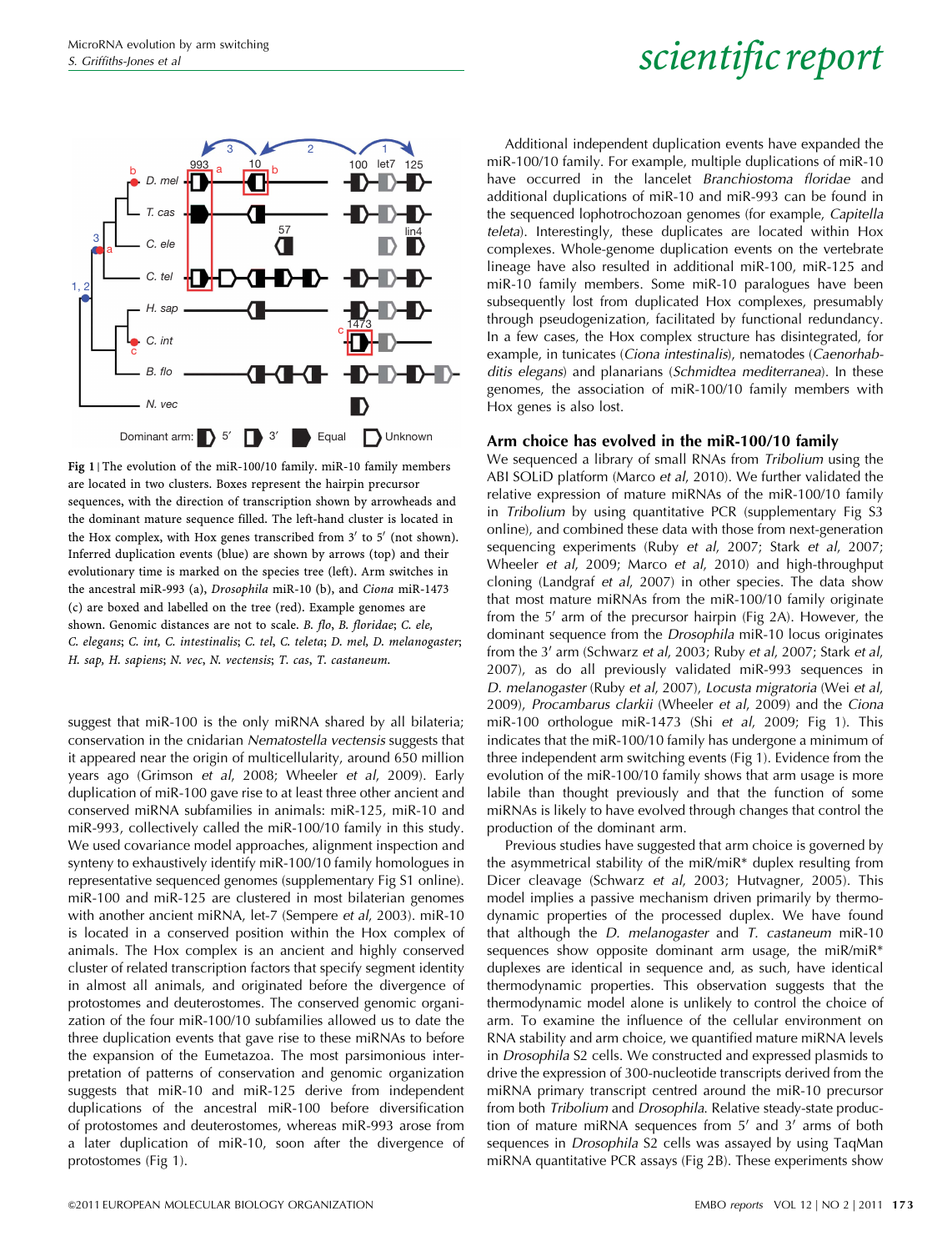<span id="page-2-0"></span>

Fig 2 | Arm-specific miRNA processing in miR-100/10 family members. (A) Relative expression of mature miRNAs from  $5'$  and  $3'$  arms. Schematic of a precursor hairpin (centre). The relative abundance of the  $5'$  and  $3'$  arms of the four miR-100/10 subfamilies is shown, estimated by high-throughput sequencing reads (D. mel; Ruby et al[, 2007](#page-5-0) and T. cas; supplementary Fig S2 online) and cloning frequencies (H. sapiens; [Landgraf](#page-4-0) et al, 2007). (B) Arm-specific miRNA processing in Drosophila S2 cells. Tribolium and Drosophila miR-10/miR-100 constructs were transfected into S2 cells and expressed under the control of the actin promoter. TaqMan miRNA real-time PCR assays were used to estimate 5' and 3' miRNA arm levels. Error bars show the s.e.m. of three technical replicates of three biological experiments. D. mel, D. melanogaster; H. sap, H. sapiens; miRNA, microRNA; T. cas, T. castaneum.

that the dominant D. melanogaster miR-10 sequence is processed from the  $3'$  arm, in accordance with the endogenous profile observed in high-throughput sequencing experiments. The profile of arm use from the T. castaneum miR-10 sequence in Drosophila S2 cells shows a near 2:1 dominance of the  $5'$  arm, similar to the pattern observed in Tribolium RNA deep-sequencing experiments. We further expressed constructs containing Tribolium and Drosophila miR-100 precursors in Drosophila S2 cells, and the endogenous profile of arm use was recapitulated in both cases. The observation that identical miRNA duplexes can have opposite arm usage profiles does not support a purely thermodynamic model of arm choice [\(Khvorova](#page-4-0) et al, 2003; [Schwarz](#page-5-0) et al, 2003). These data support a model in which the sequence signals determining this choice are located outside this duplex (in the loop and/or flanking regions), and that control of arm use is regulated before Dicer processing (Fig 3).

We used evolutionary and expression analysis to identify examples of arm-switching events between both paralogous and orthologous members of the miR-100/10 family. Data also demonstrate that arm switches can occur in different tissues and across a developmental time course. Indeed, although the 5' arms



Fig 3 | A model of the differential processing of the miR-10 transcript. The precursor miRNA hairpin is excised from the primary miRNA transcript by Drosha. Dicer cleavage yields the mature miRNA duplex, and the dominant arm targets the RNA-induced silencing complex to mRNA transcripts. The sequences of the mature miRNA duplex produced by Dicer cleavage are identical in D. melanogaster and T. castaneum; yet, the  $5'$  arm (magenta) dominates in Tribolium and the 3' arm (blue) dominates in Drosophila. The sequence signals controlling arm dominance are therefore outside the mature miRNA duplex, and the arm choice must be specified before Dicer cleavage (that is, above the dotted line). miRNA, microRNA.

of miR-100 and miR-125 are dominant in mammals, some tissues have a profile with the  $3'$  mature sequence favoured [\(Landgraf](#page-4-0) et al[, 2007](#page-4-0)). Many chicken miRNA families show switches in dominant arm use in a developmental time course [\(Glazov](#page-4-0) et al, [2008](#page-4-0)). Different mouse tissues have also been shown to have switches in dominant miRNA arm usage (Ro et al[, 2007](#page-5-0); [Chiang](#page-4-0) et al[, 2010](#page-4-0)). The miR-10 sequence does not seem to have significant tissue- or stage-specific arm switching in Drosophila or Tribolium (supplementary Fig S4 and Table S1 online). Nonetheless, these observations support our model that arm choice is specified outside the mature duplex.

### Arm switching impacts mRNA target regulation

The sequences of mature miRNA products from  $5'$  and  $3'$  arms are different. Opposite arms might therefore regulate the expression of either distinct sets of mRNA transcripts or common targets through different sites in the target mRNA. We used two methods (seedbased and non-seed-based) to predict targets of the 5' and 3' arms of miR-10, miR-993, miR-100 and miR-125 in Drosophila untranslated regions (UTRs; [Table 1\)](#page-3-0). It is interesting to note that, in each case, the number of target sites predicted for the dominant miRNA arm was fewer than those for the other arm. This suggests a selective pressure against the occurrence of miRNA target sites. We found that target transcripts for each D. melanogaster 5'/3'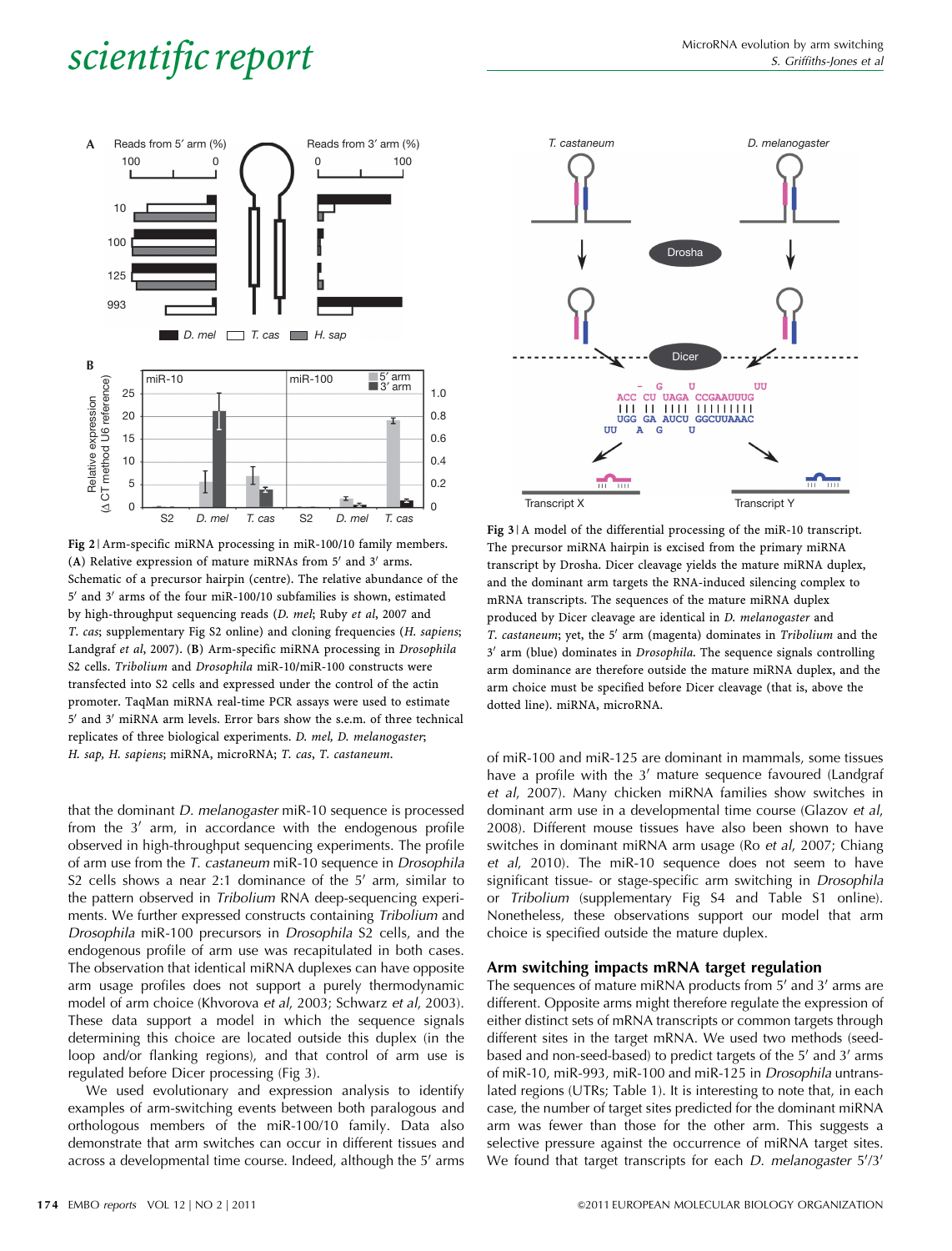<span id="page-3-0"></span>

| Table 1   Predicted targets of mature miRNAs derived from the 5' and 3' arms of miR-100/10 family members |  |  |
|-----------------------------------------------------------------------------------------------------------|--|--|
|-----------------------------------------------------------------------------------------------------------|--|--|

| Target type | miRNA     | $5'$ Targets | $3'$ Targets | Common targets | $Ln$ $HP^*$ | $P$ -value <sup>**</sup> (random) | $P$ -value** (shuffling) |
|-------------|-----------|--------------|--------------|----------------|-------------|-----------------------------------|--------------------------|
| Seed based  | $miR-10$  | 2,130        | 252          | 67             | $-25.56$    | 0.515                             | 0.389                    |
|             | $miR-100$ | 156          | 3,262        | 29             | $-1.06$     | 0.979                             | 0.984                    |
|             | $miR-125$ | 209          | 1,680        | 29             | $-4.61$     | 0.887                             | 0.891                    |
|             | $miR-993$ | 247          | 430          | 6              | $-0.72$     | 0.986                             | 0.991                    |
| miRanda     | $miR-10$  | 742          | 602          | 95             | $-72.5$     | 0.319                             | 0.723                    |
|             | $miR-100$ | 519          | 1,732        | 168            | $-117.15$   | 0.272                             | 0.516                    |
|             | $miR-125$ | 864          | 843          | 166            | $-140.42$   | 0.622                             | 0.453                    |
|             | $miR-993$ | 3,691        | 1,153        | 592            | $-321.15$   | 0.957                             | 0.518                    |

We observed no evidence for 5' and 3' miRNA pairs having more targets in common than is expected by chance (P $\gg$ 0.05). Additionally, the probability values for the four miR/ miR\* pairs studied here were not significantly different to the set of all other possible 5' and 3<sup>7</sup> pairwise comparisons in our data set ( $P = 0.22$ ; one-tailed Mann–Whitney test). \*ln HP: logarithm of the cumulative hypergeometric probability. \*\*P-value: unbiased probability that both arms of the miRNA binds to more genes in common than expected by chance for two sets of null distributions, namely shuffling and random. For miR-100, miR-125 and miR-993 3' arms, we took the sequence in the complementary arm slipped by two nucleotides, as no information for miR\* exists in miRBase. miRNA, microRNA.

pair do not overlap more than expected by chance. The functional consequences of arm switching are therefore profound: homologous miRNA loci can generate distinct functions by regulating arm usage.

Moreover, miRNA arm switching is probably frequent. We observed two types of arm switching in the miR-100/10 family alone. First, the early duplication of miR-10 giving rise to miR-993 is associated with a switch of dominant arm in the resulting miR-993 family. In the general case, duplication of an ancestral precursor that generates mature sequences from both arms—with each arm having unique targets—might lead to partitioning of targets between paralogues by regulated arm choice (subfunctionalization). Alternatively, duplication of a miRNA with a single dominant product, followed by arm switching, generates a new function (neo-functionalization; Ruby et al[, 2007\)](#page-5-0). Indeed, [de](#page-4-0) Wit *et al* [\(2009\)](#page-4-0) recently demonstrated an arm-switching event in paralogous copies of the Caenorhabditis-specific miR-246 family. The second type of change in arm usage is seen within the miR-10 family, in which the dominant arm has switched in Drosophila. This event provides a mechanism to alter the targets and function of orthologous sequences in related organisms. In the general case, the change in miRNA arm use might be a near-complete switch—as in miR-10—or a more subtle tuning of steady-state levels of miRNAs. Comparison between high-throughput sequencing data suggests that over 10% (5/46) of orthologous miRNAs in D. melanogaster and T. castaneum have shown a pronounced switch in the arm from which the dominant mature sequence is produced (Marco et al[, 2010\)](#page-5-0). Further, more than 40% of one-toone orthologous miRNAs show a tuning in arm use in which there is a difference of more than tenfold (Marco et al[, 2010\)](#page-5-0). Understanding the mechanisms that control the switching or tuning events is vital for correct experimental interpretation in model systems; for example, Drosophila miR-10 will be an excellent model for understanding the functional consequences of arm switching, but is not likely to be a good model for the conserved functions of miR-10 in other animals.

The concept of a single functional miRNA processed from a precursor is clearly an oversimplification. Functional sequences from both arms might be produced, with differential regulation of orthologous sequences in different organisms, and even of the same sequence in different tissues and stages. The sequences from opposite arms have distinct targets, possibly mediated by alternative Ago complexes (Czech et al[, 2009; Ghildiyal](#page-4-0) et al[, 2009](#page-4-0); [Okamura](#page-5-0) et al, 2009). The ability to regulate the expression of sequences from different arms will have a profound effect on the targets and functions of a subset of miRNAs.

## METHODS

miR-100/10 family homologue detection and alignment. Members of the miR-100, miR-10, miR-993 and miR-125 subfamilies and the let-7 family were retrieved from the miRBase database [\(Griffiths-Jones](#page-4-0) et al, 2008) and aligned with ClustalW [\(Larkin](#page-4-0) et al[, 2007](#page-4-0)). A consensus secondary structure was predicted using RNAalifold from the ViennaRNA package [\(Bernhart](#page-4-0) et al, 2008). A covariance model was built from the alignment and searched against fully sequenced bilaterian genomes using INFERNAL 1.0 [\(Nawrocki](#page-5-0) et al, 2009). The genomes and assemblies searched were N. vectensis (JGI 1.0), D. melanogaster (BDGP 5), T. castaneum (Baylor 2.0), C. teleta ( JGI 1.0), B. floridae (JGI 2.0), Homo sapiens (NCBI36), C. intestinalis ( JGI 2.0) and C. elegans (Wormbase WS200). Newly identified homologues were realigned to the model using cmalign from INFERNAL 1.0. The alignment, structure and model were refined by an iterative procedure of covariance model searches, realignment, secondary structure prediction and manual editing (RALEE; [Griffiths-Jones,](#page-4-0) [2005](#page-4-0)). Subfamilies were classified by analysis of syntenic regions: genomic regions containing the Hox complex were manually annotated using BLASTX and BLASTP to identify orthologous Hox genes by position, sequence conservation of homeodomains and diagnostic amino-acid motifs (for example, the hexapeptide and UBDA motif). miR-10 and miR-993 homologues were classified by position in the Hox complex. miR-100 and miR-125 homologues were classified by proximity to members of the let-7 miRNA family.

Short RNA read mapping. Wild-type Tribolium were reared at  $28 \text{ °C}$  in wholewheat flour supplemented with 1% yeast extract. Small RNA was extracted from mixed-sex adults using the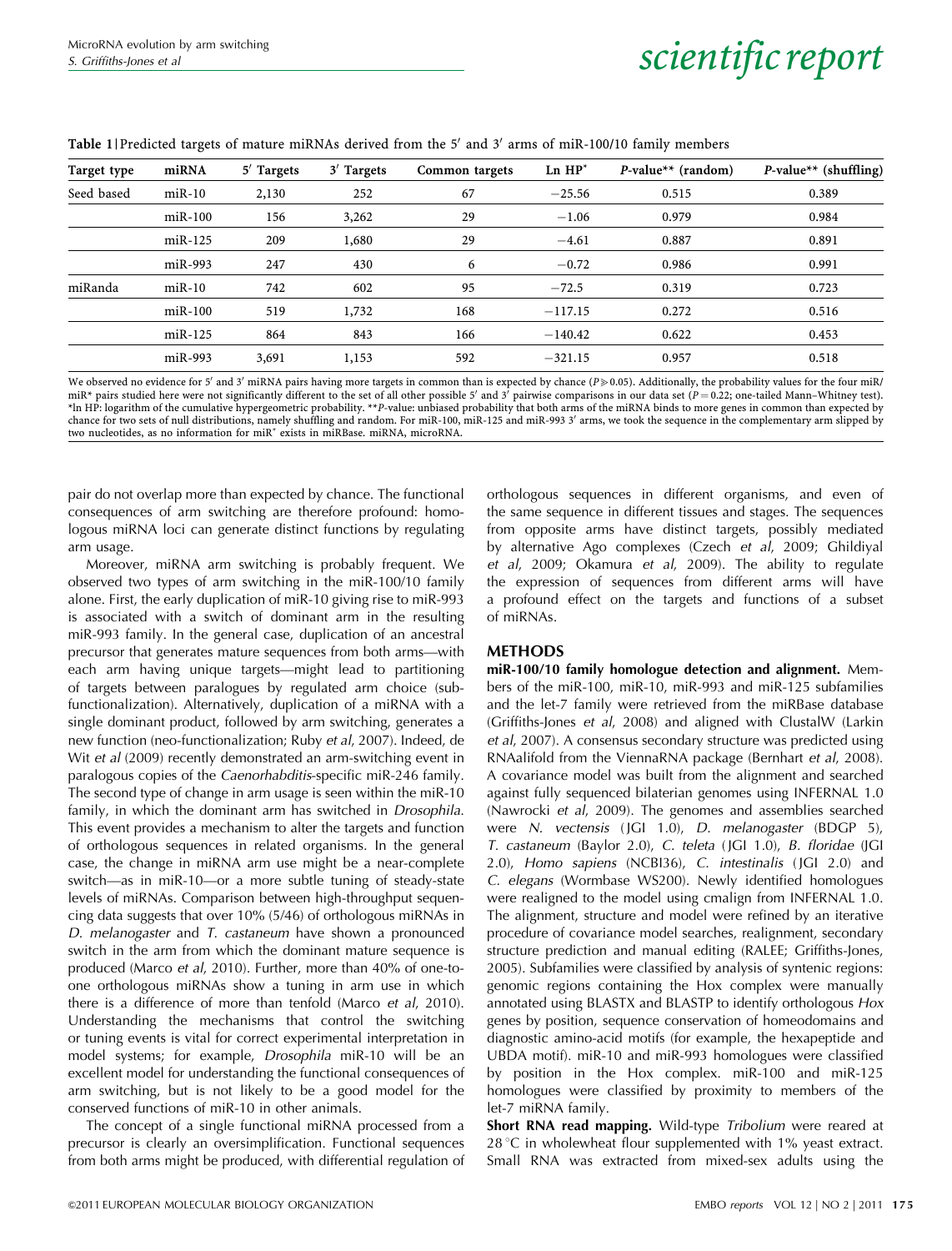<span id="page-4-0"></span>miRVana miRNA isolation kit (Ambion). RNA was size selected (for less than 40 nucleotide) with a flashPAGE fractionator (Ambion). Purification was then performed with a flashPAGE reaction clean-up kit (Ambion). A library was constructed using the SOLiD Small RNA Expression Kit, according to the manufacturer's instructions (Ambion). To meet the sample quantity for SOLiD sequencing, the complementary DNA libraries were then further amplified using 15 cycles of PCR. The final products ranging from approximately 105 to 150 bp were purified and size selected. SOLiD sequencing was carried out at the Centre for Genomic Research at the University of Liverpool. Adaptor sequences were removed from the  $3'$  ends of reads, and reads were mapped to the Baylor release 3.0 of the Tribolium genome using Bowtie 0.11, with no mismatches allowed (Langmead et al, 2009). Reads mapping to more than one genomic position were discarded.

Prediction of target genes of miR/miR\* pairs. We scanned the collection of  $3'$  UTRs in *D. melanogaster* (available at [http://](http://flybase.org/genomes/Drosophila_melanogaster/current/fasta) [flybase.org/genomes/Drosophila\\_melanogaster/current/fasta](http://flybase.org/genomes/Drosophila_melanogaster/current/fasta)) for canonical miRNA target sites (Bartel, 2009) and potential targets on the basis of RNA–RNA duplex stability, using mature miRNA sequences derived from the 5' and 3' arms of all four miR-100/10 family members (Enright et al, 2003). Where no miR\* sequence is reported in the miRBase database, the miR\* sequence was deduced from the hairpin structure. We then calculated the probability that  $5'$  and  $3'$  mature sequences (the miR/miR\* duplex) share more common gene targets than expected by chance. This probability is given by the cumulative hypergeometric distribution ([Sokal](#page-5-0) & [Rohlf, 1995\)](#page-5-0), and is equivalent to Fisher's exact test. As these probability values are highly dependent on the length and nucleotide composition of the  $3'$  UTRs, we estimated unbiased P-values by simulating, for each miR/miR\* pair, sets of 1,000 synthetic miR/miR\* pairs to generate a null distribution of probability values. Two independent sets of null distributions were generated. In the first, a synthetic mature miRNA was produced by shuffling the sequence of the known mature miRNA. Thereafter, a synthetic miR\* was generated by taking the reverse complement of the synthetic miR sequence, adding a random two-nucleotide 3' overhang sequence and introducing bulges in the duplex by random mutation of the synthetic miR\* sequence, with a probability of 0.2 per nucleotide. These parameters were based on empirical observations of animal miRNAs from the miRBase database. In the second set, synthetic miR/miR\* pairs were randomly generated.

Construction of miR-10- and miR-100-expression constructs and transfection of S2 cells. Expression constructs containing 250 bp flanking the miR-10 and miR-100 precursor sequences from D. melanogaster and T. castaneum were cloned into the pAc5.1 vector (Invitrogen) using the following primers: dme-miR-10- FP-KpnI 5'-TATATTTAGGGGTACCGCGATTGCCTAGCGGACTT CATTT-3'; dme-miR-10-RP-EcoRI 5'-TTAAGGGAATTCCACTTTT CCGCTTGCCATCAGCAACACTT-3'; tca-miR-10-FP-KpnI 5'-ATA AGGGGTACCTTTGTTGCAGGTTTTTCTCAAGA-3'; tca-miR-10-RP-EcoRI 5'-GGGGAATTCCGATTTATGTCTAAGGACAATCT-3'; dme-100-pac-FP-KpnI 5'-TTTGGGTACCCTTCGATTCATCGAGA CACATTGAAGTTCACGA-3'; dme-100-pac-RP-EcoRI 5'-CAGG GAATTCCTTGACTCGACTTTTTATCCTTACTCCGCCATT-3'; tca-100-pac-FP-EcoRI 5'-CAGGGAATTCCCATGCTAAAAATATATAT CTCCTGGACTGA-3'; tca-100-pac-RP-Notl 5'-AATTGCGGCCGC

## CTCAAACAGACCCTGCCACAAATCTAGTACTT-3'; sequence-verified constructs were transfected into S2 cells using 1.5 µg pAc5.1 plasmids and Effectene (Qiagen) according to the manufacturer's instructions. Small RNAs were extracted from both transfected and control S2 cells 48 h post-transfection, using the miRVana miRNA isolation kit (Applied Biosystems). Quantification of respective miRNA arm use (5' and 3') was carried out with TaqMan miRNA real-time PCR assays (Applied Biosystems). Samples from three independent transfections were assayed in triplicate. The U6 small RNA TaqMan assay (Ambion) was used for normalization.

Supplementary information is available at EMBO reports online [\(http://www.emboreports.org\)](http://www.emboreports.org).

### ACKNOWLEDGEMENTS

We thank Kevin Peterson for sharing data before publication, the University of Liverpool Centre for Genomic Research for SOLiD sequencing, Ana Kozomara for helping with miRNA expression data sets and Casey Bergman for helpful comments on the manuscript. This work was funded by the University of Manchester (fellowships to S.G.-J. and M.R.), the Wellcome Trust VIP scheme and the Biotechnology and Biological Sciences Research Council (BB/G011346/1).

#### CONFLICT OF INTEREST

The authors declare that they have no conflict of interest.

#### REFERENCES

- Bartel DP (2009) MicroRNAs: target recognition and regulatory functions. Cell 136: 215–233
- Bernhart SH, Hofacker IL, Will S, Gruber AR, Stadler PF (2008) RNAalifold: improved consensus structure prediction for RNA alignments. BMC Bioinformatics 9: 474
- Chiang HR et al (2010) Mammalian microRNAs: experimental evaluation of novel and previously annotated genes. Genes Dev 24: 992–1009
- Czech B, Zhou R, Erlich Y, Brennecke J, Binari R, Villalta C, Gordon A, Perrimon N, Hannon GJ (2009) Hierarchical rules for Argonaute loading in Drosophila. Mol Cell 36: 445–456
- de Wit E, Linsen S, Cuppen E, Berezikov E (2009) Repertoire and evolution of miRNA genes in four divergent nematode species. Genome Res 19: 2064–2074
- Enright AJ, John B, Gaul U, Tuschl T, Sander C, Marks DS (2003) MicroRNA targets in Drosophila. Genome Biol 5: R1
- Ghildiyal M, Xu J, Seitz H, Weng Z, Zamore PD (2009) Sorting of Drosophila small silencing RNAs partitions microRNA\* strands into the RNA interference pathway. RNA 16: 43–56
- Glazov EA, Cottee PA, Barris WC, Moore RJ, Dalrymple BP, Tizard ML (2008) A microRNA catalog of the developing chicken embryo identified by a deep sequencing approach. Genome Res 18: 957–964
- Griffiths-Jones S (2005) RALEE–RNA ALignment editor in Emacs. Bioinformatics 21: 257–259
- Griffiths-Jones S, Saini HK, van Dongen S, Enright AJ (2008) miRBase: tools for microRNA genomics. Nucleic Acids Res 36: D154–D158
- Grimson A, Srivastava M, Fahey B, Woodcroft BJ, Chiang HR, King N, Degnan BM, Rokhsar DS, Bartel DP (2008) Early origins and evolution of microRNAs and Piwi-interacting RNAs in animals. Nature 455: 1193–1197 Hutvagner G (2005) Small RNA asymmetry in RNAi: function in RISC
- assembly and gene regulation. FEBS Lett 579: 5850-5857
- Khvorova A, Reynolds A, Jayasena SD (2003) Functional siRNAs and miRNAs exhibit strand bias. Cell 115: 209–216
- Landgraf P et al (2007) A mammalian microRNA expression atlas based on small RNA library sequencing. Cell 129: 1401–1414
- Langmead B, Trapnell C, Pop M, Salzberg SL (2009) Ultrafast and memoryefficient alignment of short DNA sequences to the human genome. Genome Biol 10: R25
- Larkin MA et al (2007) Clustal W and Clustal X version 2.0. Bioinformatics 23: 2947–2948
- Lee Y et al (2003) The nuclear RNase III Drosha initiates microRNA processing. Nature 425: 415–419